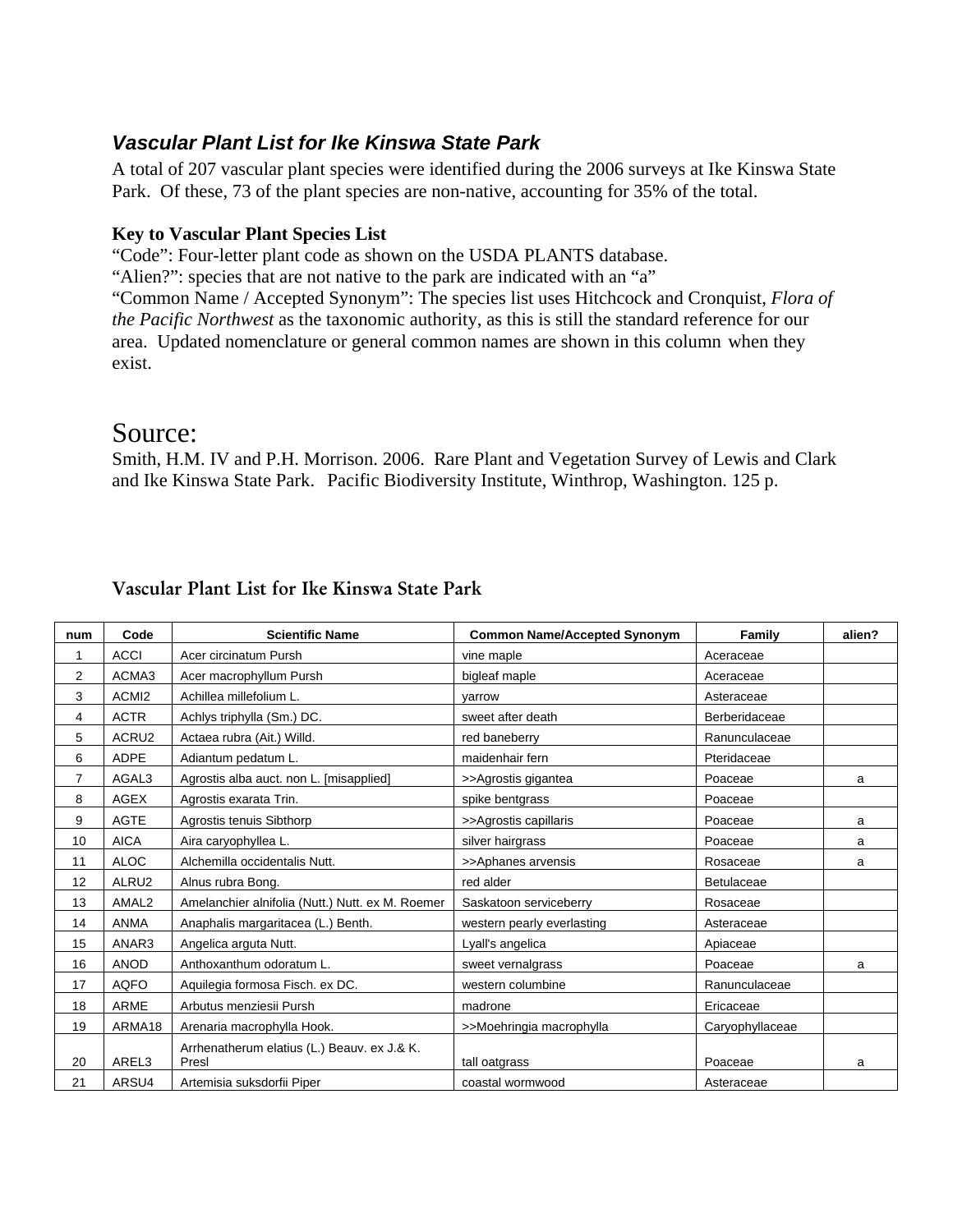| 22 | <b>ARSYA</b>               | Aruncus sylvester Kostel. ex Maxim. ssp.<br>acuminatus (Rydb.) Jepson | >>Aruncus dioicus var. acuminatus               | Rosaceae            |   |
|----|----------------------------|-----------------------------------------------------------------------|-------------------------------------------------|---------------------|---|
| 23 | <b>ATFI</b>                | Athyrium filix-femina (L.) Roth                                       | common ladyfern                                 | Dryopteridaceae     |   |
| 24 | BEPE2                      | Bellis perennis L.                                                    | lawn daisy                                      | Asteraceae          | a |
| 25 | <b>BLSP</b>                | Blechnum spicant (L.) Sm.                                             | deer fern                                       | Blechnaceae         |   |
| 26 | <b>BOOF</b>                | Borago officinalis L.                                                 | common borage                                   | Boraginaceae        | a |
| 27 | BRMO <sub>2</sub>          | Bromus mollis auct. non L. [misapplied]                               | >>Bromus hordeaceus ssp. hordeaceus             | Poaceae             | a |
| 28 | BRPA3                      | Bromus pacificus Shear                                                | Pacific brome                                   | Poaceae             |   |
| 29 | <b>BRVU</b>                | Bromus vulgaris (Hook.) Shear                                         | Columbia brome                                  | Poaceae             |   |
| 30 | CASC7                      | Campanula scouleri Hook, ex A. DC.                                    | pale bellflower                                 | Campanulaceae       |   |
| 31 | CAAN <sub>5</sub>          | Cardamine angulata Hook.                                              | seaside bittercress                             | <b>Brassicaceae</b> |   |
| 32 | CAOL                       | Cardamine oligosperma Nutt.                                           | little western bittercress                      | <b>Brassicaceae</b> |   |
| 33 | CACR4                      | Carex crawfordii Fern.                                                | Crawford's sedge                                | Cyperaceae          |   |
| 34 | CACU <sub>5</sub>          | Carex cusickii Mackenzie ex Piper & Beattie                           | Cusick's sedge                                  | Cyperaceae          |   |
| 35 | CADE9                      | Carex deweyana Schwein.                                               | Dewey sedge                                     | Cyperaceae          |   |
| 36 | CAHE7                      | Carex hendersonii Bailey                                              | Henderson's sedge                               | Cyperaceae          |   |
| 37 | CALE8                      | Carex lenticularis Michx.                                             | lakeshore sedge                                 |                     |   |
| 38 | CAOB3                      |                                                                       | slough sedge                                    | Cyperaceae          |   |
|    |                            | Carex obnupta Bailey                                                  | blister sedge                                   | Cyperaceae          |   |
| 39 | CAVE <sub>6</sub><br>CEGL2 | Carex vesicaria L                                                     |                                                 | Cyperaceae          |   |
| 40 |                            | Cerastium glomeratum Thuill.                                          | sticky chickweed                                | Caryophyllaceae     | a |
| 41 | CHLE80                     | Chrysanthemum leucanthemum L.                                         | >>Leucanthemum vulgare                          | Asteraceae          | a |
| 42 | <b>CIAL</b>                | Circaea alpina L.                                                     | small enchanter's nightshade                    | Onagraceae          |   |
| 43 | CIAR4                      | Cirsium arvense (L.) Scop.                                            | Canada thistle                                  | Asteraceae          | a |
| 44 | COHE <sub>2</sub>          | Collomia heterophylla Dougl. ex Hook.                                 | variableleaf collomia                           | Polemoniaceae       |   |
| 45 | COCA5                      | Conyza canadensis (L.) Cronq.                                         | Canadian horseweed                              | Asteraceae          | a |
| 46 | CONU4                      | Cornus nuttallii Audubon ex Torr. & Gray                              | Pacific dogwood                                 | Cornaceae           |   |
| 47 | COST4                      | Cornus stolonifera Michx.                                             | >>Cornus sericea ssp. sericea                   | Cornaceae           |   |
| 48 | COSC4                      | Corydalis scouleri Hook.                                              | Scouler's fumewort                              | Fumariaceae         |   |
| 49 | COCO <sub>6</sub>          | Corylus cornuta Marsh.                                                | California hazelnut                             | Betulaceae          |   |
| 50 | CRCA3                      | Crepis capillaris (L.) Wallr.                                         | smooth hawksbeard                               | Asteraceae          | a |
| 51 | CYSC4                      | Cytisus scoparius (L.) Link                                           | scotchbroom                                     | Fabaceae            | a |
| 52 | <b>DAGL</b>                | Dactylis glomerata L.                                                 | orchardgrass                                    | Poaceae             | a |
| 53 | DACA6                      | Daucus carota L.                                                      | Queen Anne's lace                               | Apiaceae            | a |
| 54 | <b>DEDA</b>                | Deschampsia danthonioides (Trin.) Munro                               | annual hairgrass                                | Poaceae             |   |
| 55 | <b>DIAR</b>                | Dianthus armeria L.                                                   | Deptford pink                                   | Caryophyllaceae     | a |
| 56 | <b>DIFO</b>                | Dicentra formosa (Haw.) Walp.                                         | Pacific bleeding heart                          | Fumariaceae         |   |
| 57 | <b>DIPU</b>                | Digitalis purpurea L.                                                 | purple foxglove                                 | Scrophulariaceae    | a |
| 58 | DISM2                      | Disporum smithii (Hook.) Piper                                        | >>Prosartes smithii                             | Liliaceae           |   |
| 59 | DREX2                      | Dryopteris expansa (K. Presl) Fraser-Jenkins &<br>Jermy               | spreading woodfern                              | Dryopteridaceae     |   |
| 60 | <b>ELGL</b>                | Elymus glaucus Buckl.                                                 | blue wildrye                                    | Poaceae             |   |
| 61 | EPAN2                      | Epilobium angustifolium L.                                            | >>Chamerion angustifolium ssp.<br>angustifolium | Onagraceae          |   |
| 62 | EPCIW                      | Epilobium ciliatum Raf. ssp. watsonii (Barbey)<br>Hoch & Raven        | fringed willowherb                              | Onagraceae          |   |
| 63 | EQAR                       | Equisetum arvense L.                                                  | field horsetail                                 | Equisetaceae        |   |
| 64 | ERPH                       | Erigeron philadelphicus L.                                            | Philadelphia fleabane                           | Asteraceae          | a |
| 65 | ERSP4                      | Erigeron speciosus (Lindl.) DC.                                       | aspen fleabane                                  | Asteraceae          |   |
| 66 | FEAR3                      | Festuca arundinacea Schreb.                                           | >>Schedonorus phoenix                           | Poaceae             | a |
|    |                            |                                                                       |                                                 |                     |   |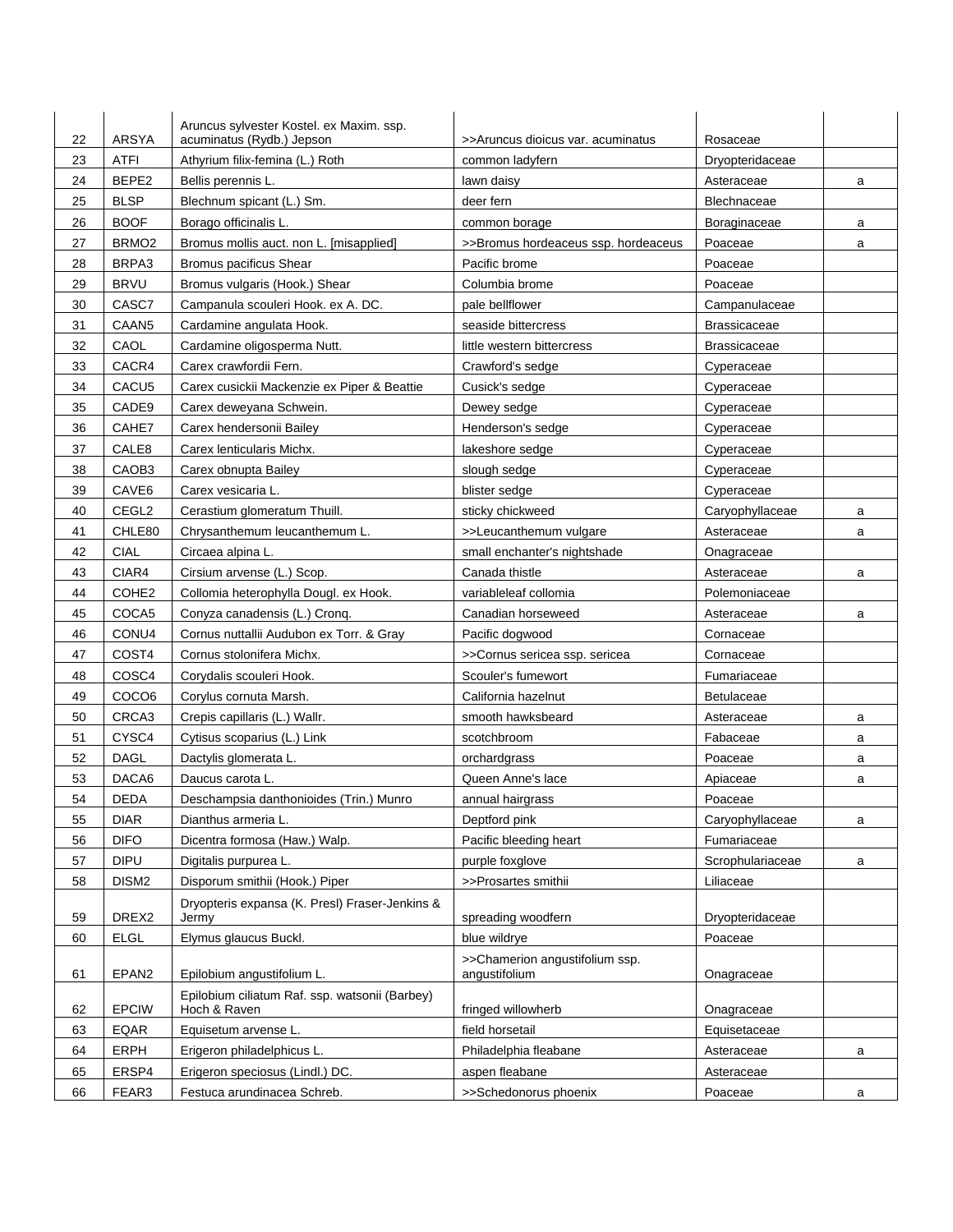| 67  | <b>FEID</b>       | Festuca idahoensis Elmer                                           | Idaho fescue                 | Poaceae         |   |
|-----|-------------------|--------------------------------------------------------------------|------------------------------|-----------------|---|
| 68  | <b>FEOC</b>       | Festuca occidentalis Hook.                                         | western fescue               | Poaceae         |   |
| 69  | FERU2             | Festuca rubra L.                                                   | red fescue                   | Poaceae         |   |
| 70  | <b>FRVE</b>       | Fragaria vesca L.                                                  | woodland strawberry          | Rosaceae        |   |
| 71  | <b>FRLA</b>       | Fraxinus latifolia Benth.                                          | Oregon ash                   | Oleaceae        |   |
| 72  | GAAP2             | Galium aparine L.                                                  | stickywilly                  | Rubiaceae       | a |
| 73  | GAMO              | Galium mollugo L.                                                  | false baby's breath          | Rubiaceae       | a |
| 74  | GATR2             | Galium trifidum L.                                                 | threepetal bedstraw          | Rubiaceae       |   |
| 75  | GATR3             | Galium triflorum Michx.                                            | fragrant bedstraw            | Rubiaceae       |   |
| 76  | GASH              | Gaultheria shallon Pursh                                           | salal                        | Ericaceae       |   |
| 77  | GECO              | Geranium columbinum L.                                             | longstalk cranesbill         | Geraniaceae     | a |
| 78  | <b>GEMO</b>       | Geranium molle L.                                                  | dovefoot geranium            | Geraniaceae     | a |
| 79  | GERO              | Geranium robertianum L.                                            | Robert geranium              | Geraniaceae     | a |
| 80  | GEMA4             | Geum macrophyllum Willd.                                           | largeleaf avens              | Rosaceae        |   |
| 81  | GLHE <sub>2</sub> | Glechoma hederacea L.                                              | ground ivy                   | Lamiaceae       | a |
| 82  | GLEL              | Glyceria elata (Nash ex Rydb.) M.E. Jones                          | >>Glyceria striata           | Poaceae         |   |
| 83  | GNPU2             | Gnaphalium purpureum L.                                            | >>Gamochaeta purpurea        | Asteraceae      |   |
| 84  | GOOB2             | Goodyera oblongifolia Raf.                                         | western rattlesnake plantain | Orchidaceae     |   |
| 85  | <b>HEHE</b>       | Hedera helix L.                                                    | English ivy                  | Araliaceae      | a |
| 86  | HEMI7             | Heuchera micrantha Dougl. ex Lindl.                                | crevice alumroot             | Saxifragaceae   |   |
| 87  | HOLA              | Holcus lanatus L.                                                  | common velvetgrass           | Poaceae         | a |
| 88  | <b>HODI</b>       | Holodiscus discolor (Pursh) Maxim.                                 | Indian plum                  | Rosaceae        |   |
| 89  | <b>HYTE</b>       | Hydrophyllum tenuipes Heller                                       | Pacific waterleaf            | Hydrophyllaceae |   |
| 90  | <b>HYPE</b>       | Hypericum perforatum L.                                            | common St. Johnswort         | Clusiaceae      | a |
| 91  | HYRA3             | Hypochaeris radicata L.                                            | hairy cat's ear              | Asteraceae      | a |
| 92  | ILAQ80            | Ilex aquifolium L.                                                 | English holly                | Aquifoliaceae   | a |
| 93  | <b>IMCA</b>       | Impatiens capensis Meerb.                                          | jewelweed                    | Balsaminaceae   | a |
| 94  | <b>IRPS</b>       | Iris pseudacorus L.                                                | paleyellow iris              | Iridaceae       | a |
| 95  | <b>JUAC</b>       | Juncus acuminatus Michx.                                           | tapertip rush                | Juncaceae       |   |
| 96  | <b>JUEF</b>       | Juncus effusus L.                                                  | common rush                  | Juncaceae       |   |
| 97  | <b>JUTE</b>       | Juncus tenuis Willd.                                               | poverty rush                 | Juncaceae       |   |
| 98  | LAMU              | Lactuca muralis (L.) Fresen.                                       | >>Mycelis muralis            | Asteraceae      | a |
| 99  | LASE              | Lactuca serriola L.                                                | prickly lettuce              | Asteraceae      | a |
| 100 | LAPU <sub>2</sub> | Lamium purpureum L.                                                | purple deadnettle            | Lamiaceae       | a |
| 101 | LACO <sub>3</sub> | Lapsana communis L.                                                | common nipplewort            | Asteraceae      | a |
| 102 | LANE3             | Lathyrus nevadensis S. Wats.                                       | Sierra pea                   | Fabaceae        |   |
| 103 | LIBO <sub>3</sub> | Linnaea borealis L.                                                | twinflower                   | Ericaceae       |   |
| 104 | LOPE              | Lolium perenne L.                                                  | perennial ryegrass           | Poaceae         | a |
| 105 | LOCI3             | Lonicera ciliosa (Pursh) Poir. ex DC.                              | orange honeysuckle           | Caprifoliaceae  |   |
| 106 | LOCO6             | Lotus corniculatus L.                                              | bird's-foot trefoil          | Fabaceae        | a |
| 107 | LOMI              | Lotus micranthus Benth.                                            | desert deervetch             | Fabaceae        |   |
| 108 | LUPA4             | Luzula parviflora (Ehrh.) Desv.                                    | smallflowered woodrush       | Juncaceae       |   |
| 109 | <b>LYCO</b>       | Lychnis coronaria (L.) Desr.                                       | rose campion                 | Caryophyllaceae | a |
| 110 | LYAM3             | Lysichiton americanus Hultén & St. John                            | American skunkcabbage        | Araceae         |   |
| 111 | MANE2             | Mahonia nervosa (Pursh) Nutt.                                      | Cascade barberry             | Berberidaceae   |   |
| 112 | <b>MADI</b>       | Maianthemum dilatatum (Wood) A. Nels. & J.F.<br>Macbr.             | false lily of the valley     | Liliaceae       |   |
| 113 | MAMA11            | Matricaria matricarioides auct. non (Less.)<br>Porter [misapplied] | >>Matricaria discoidea       | Asteraceae      | a |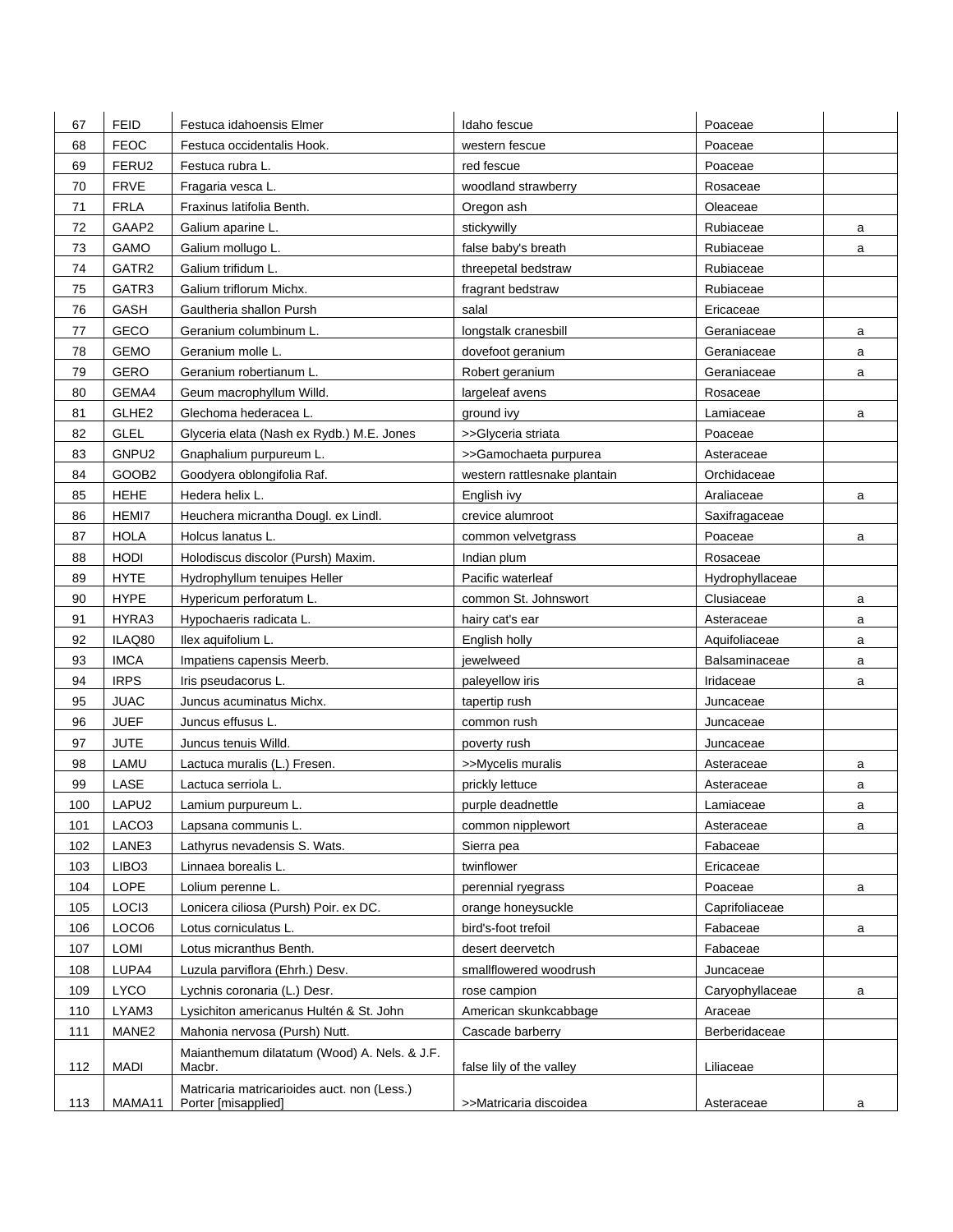| 114 | <b>MELU</b>       | Medicago Iupulina L.                             | black medick                                    | Fabaceae         | a |
|-----|-------------------|--------------------------------------------------|-------------------------------------------------|------------------|---|
| 115 | <b>MESA</b>       | Medicago sativa L.                               | alfalfa                                         | Fabaceae         | a |
| 116 | MEAR3             | Melica aristata Thurb. ex Boland.                | bearded melicgrass                              | Poaceae          |   |
| 117 | <b>MESU</b>       | Melica subulata (Griseb.) Scribn.                | Alaska oniongrass                               | Poaceae          |   |
| 118 | MEPIC2            | Mentha piperita L. ssp. citrata (Ehrh.) Brig.    | >>Mentha aquatica                               | Lamiaceae        | a |
| 119 | <b>MIGU</b>       | Mimulus guttatus DC.                             | seep monkeyflower                               | Scrophulariaceae |   |
| 120 | MOPA <sub>5</sub> | Montia parviflora (Dougl. ex Hook.) T.J. Howell  | >>Claytonia parviflora ssp. parviflora          | Portulacaceae    |   |
| 121 | MOSI <sub>2</sub> | Montia sibirica (L.) T.J. Howell                 | >>Claytonia sibirica var. sibirica              | Portulacaceae    |   |
| 122 | <b>MYDI</b>       | Myosotis discolor Pers.                          | changing forget-me-not                          | Boraginaceae     | a |
| 123 | <b>MYLA</b>       | Myosotis laxa Lehm.                              | bay forget-me-not                               | Boraginaceae     |   |
| 124 | <b>NEPA</b>       | Nemophila parviflora Dougl. ex Benth.            | smallflower nemophila                           | Hydrophyllaceae  |   |
|     |                   | Oemleria cerasiformis (Torr. & Gray ex Hook. &   |                                                 |                  |   |
| 125 | OECE              | Arn.) Landon                                     | Indian plum                                     | Rosaceae         |   |
| 126 | <b>OESA</b>       | Oenanthe sarmentosa K. Presl ex DC.              | water parsely                                   | Apiaceae         |   |
| 127 | OPHO              | Oplopanax horridus Miq.                          | devilsclub                                      | Araliaceae       |   |
| 128 | <b>OSCH</b>       | Osmorhiza chilensis Hook. & Arn.                 | >>Osmorhiza berteroi                            | Apiaceae         |   |
| 129 | <b>OXTR</b>       | Oxalis trilliifolia Hook.                        | threeleaf woodsorrel                            | Oxalidaceae      |   |
| 130 | PEPA31            | Petasites palmatus (Ait.) Gray                   | >>Petasites frigidus var. palmatus              | Asteraceae       |   |
| 131 | PHNE2             | Phacelia nemoralis Greene                        | shade phacelia                                  | Hydrophyllaceae  |   |
| 132 | PHAR3             | Phalaris arundinacea L.                          | reed canarygrass                                | Poaceae          | a |
| 133 | PHCA11            | Physocarpus capitatus (Pursh) Kuntze             | Pacific ninebark                                | Rosaceae         |   |
| 134 | <b>PISI</b>       | Picea sitchensis (Bong.) Carr.                   | Sitka spruce                                    | Pinaceae         |   |
| 135 | <b>PITR</b>       | Pityrogramma triangularis (Kaulfuss) Maxon       | >>Pentagramma triangularis ssp.<br>triangularis | Pteridaceae      |   |
| 136 | <b>PLLA</b>       | Plantago lanceolata L.                           | narrowleaf plantain                             | Plantaginaceae   |   |
| 137 | PLMA <sub>2</sub> | Plantago major L.                                | common plantain                                 | Plantaginaceae   |   |
| 138 | <b>POAN</b>       | Poa annua L.                                     | annual bluegrass                                | Poaceae          | a |
| 139 | POBU              | Poa bulbosa L.                                   | bulbous bluegrass                               | Poaceae          | a |
| 140 | POPA <sub>2</sub> | Poa palustris L.                                 | fowl bluegrass                                  | Poaceae          |   |
| 141 | <b>POPR</b>       | Poa pratensis L.                                 | Kentucky bluegrass                              | Poaceae          | a |
| 142 | POTR <sub>2</sub> | Poa trivialis L.                                 | rough bluegrass                                 | Poaceae          | a |
| 143 | <b>POHY</b>       | Polygonum hydropiper L.                          | marshpepper knotweed                            | Polygonaceae     | a |
| 144 | POHY <sub>2</sub> | Polygonum hydropiperoides Michx.                 | swamp smartweed                                 | Polygonaceae     |   |
| 145 | POSA4             | Polygonum sachalinense F. Schmidt ex Maxim.      | giant knotweed                                  | Polygonaceae     | a |
| 146 | POGL8             | Polypodium glycyrrhiza D.C. Eat.                 | licorice fern                                   | Polypodiaceae    |   |
| 147 | <b>POMU</b>       | Polystichum munitum (Kaulfuss) K. Presl          | swordfern                                       | Polypodiaceae    |   |
|     |                   | Populus balsamifera L. ssp. trichocarpa (Torr. & |                                                 |                  |   |
| 148 | <b>POBAT</b>      | Gray ex Hook.) Brayshaw                          | black cottonwood                                | Salicaceae       |   |
| 149 | PRVU              | Prunella vulgaris L.                             | common selfheal                                 | Lamiaceae        |   |
| 150 | PREM              | Prunus emarginata (Dougl. ex Hook.) D. Dietr.    | bitter cherry                                   | Rosaceae         |   |
| 151 | <b>PSME</b>       | Pseudotsuga menziesii (Mirbel) Franco            | Douglas-fir                                     | Pinaceae         |   |
| 152 | PTAQ              | Pteridium aquilinum (L.) Kuhn                    | bracken fern                                    | Dennstaedtiaceae |   |
| 153 | PYFU              | Pyrus fusca Raf.                                 | >>Malus fusca                                   | Rosaceae         |   |
| 154 | RARE3             | Ranunculus repens L.                             | creeping buttercup                              | Ranunculaceae    | a |
| 155 | <b>RAUN</b>       | Ranunculus uncinatus D. Don ex G. Don            | woodland buttercup                              | Ranunculaceae    | a |
| 156 | <b>RHPU</b>       | Rhamnus purshiana DC.                            | >>Frangula purshiana                            | Rhamnaceae       |   |
| 157 | <b>RIBR</b>       | Ribes bracteosum Dougl. ex Hook.                 | stink currant                                   | Grossulariaceae  |   |
| 158 | <b>RIDI</b>       | Ribes divaricatum Dougl.                         | spreading gooseberry                            | Grossulariaceae  |   |
| 159 | <b>ROGY</b>       | Rosa gymnocarpa Nutt.                            | dwarf rose                                      | Rosaceae         |   |